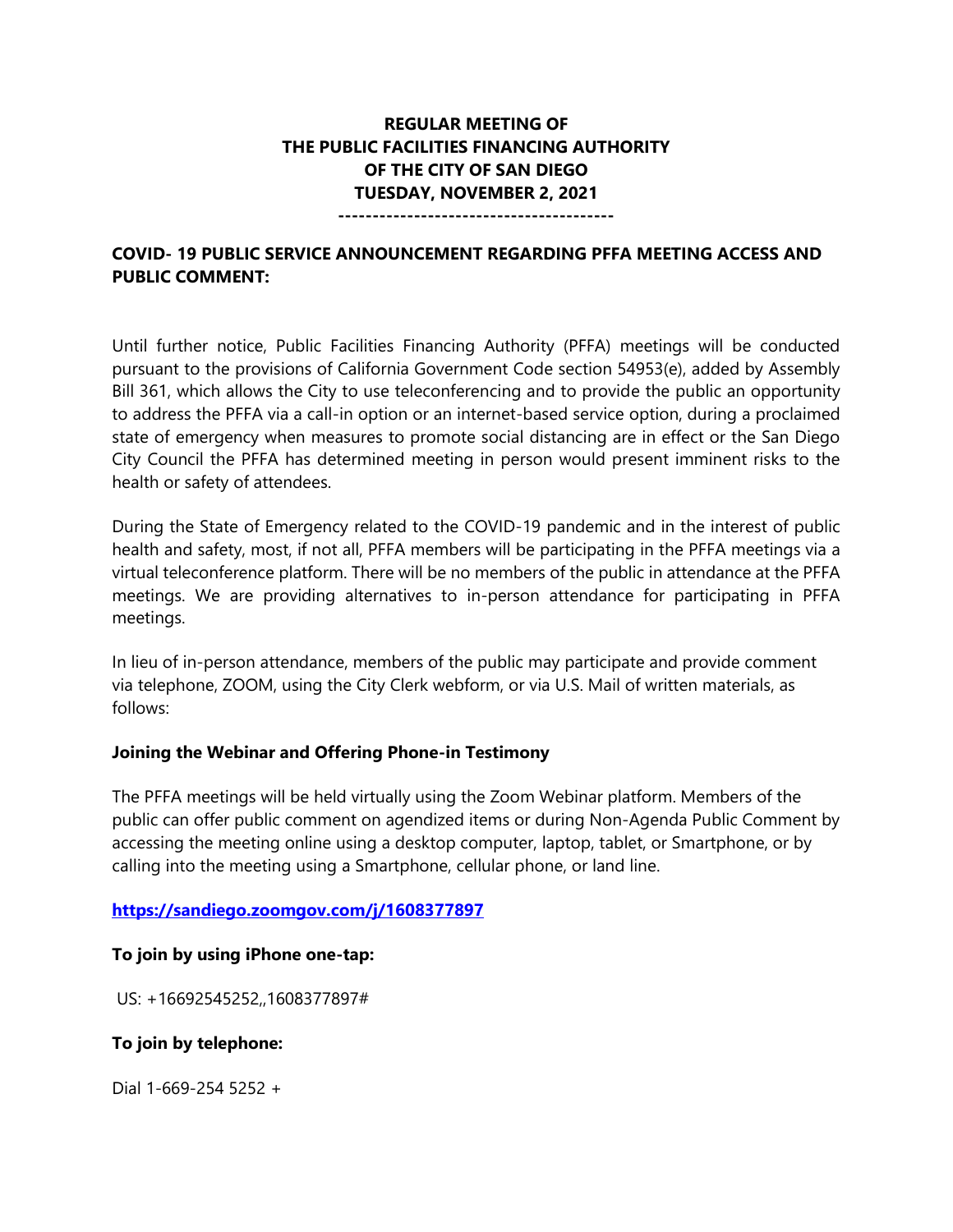## When prompted, input **Webinar ID: 160 837 7897#**

## **How To Speak To A Particular Item or during Non-Agenda Public Comment:**

When the Clerk introduces the item you would like to comment on (or indicates it is time for Non-Agenda Public Comment), raise your hand by either tapping the "Raise Your Hand" button on your computer, tablet, or Smartphone, or by dialing \*9 on your phone. You will be taken in the order in which you raised your hand. You may only speak once on a particular item.

When the Clerk indicates it is your turn to speak, unmute your phone by tapping the Unmute button on your computer, tablet or Smartphone, or dial \*6 on your phone.

**Comment on Agenda Items, Non-Agenda Public Comment, and Closed Session Public Comment** may be submitted using the **webform** indicating the comment type and item number (if relevant) for which you wish to submit your comment. Comments received by 8:00 AM the day of the meeting will be distributed to the PFFA and posted online with the meeting materials. All webform comments are limited to 500 words but may include attachments. Comments received after 8:00 AM the day of the meeting but before the item is called will be submitted into the written record for the relevant item.

**Written Materials**. Instead of submitting written materials as an attachment to the webform you may submit via U.S. Mail to the City Clerk's attention at 202 C Street, MS2A San Diego, CA 92101. Materials submitted via U.S. Mail must be received one business day prior to the meeting to be distributed to the PFFA. Comments received via U.S. Mail on the day of the meeting will be submitted into the written record for the relevant item.

The public may view the meetings on public television (within the City of San Diego only) on City TV Channel 24 for Cox Communications and Spectrum or Channel 99 for AT&T U-verse, or [view the meetings online \(link is external\)](http://sandiego.granicus.com/ViewPublisher.php?view_id=31) 

## **REQUESTS FOR ACCESSIBILITY MODIFICATIONS OR ACCOMMODATIONS**

As required by the Americans with Disabilities Act (ADA), requests for agenda information to be made available in alternative formats, and any requests for disability-related modifications or accommodations required to facilitate meeting participation, including requests for alternatives to observing meetings and offering public comment as noted above, may be made by contacting the City Clerk at (619) 533-4000 or [mailto:cityclerk@sandiego.gov.](mailto:cityclerk@sandiego.gov) The City is committed to resolving accessibility requests swiftly in order to maximize accessibility.

Pursuant to the provisions of the Ralph M. Brown Act, notice is being given that a Meeting of the Board of Commissioners of the Public Facilities Financing Authority of the City of San Diego will be held virtually on Tuesday, November 2, 2021, at 2:00 p.m., or soon thereafter at: